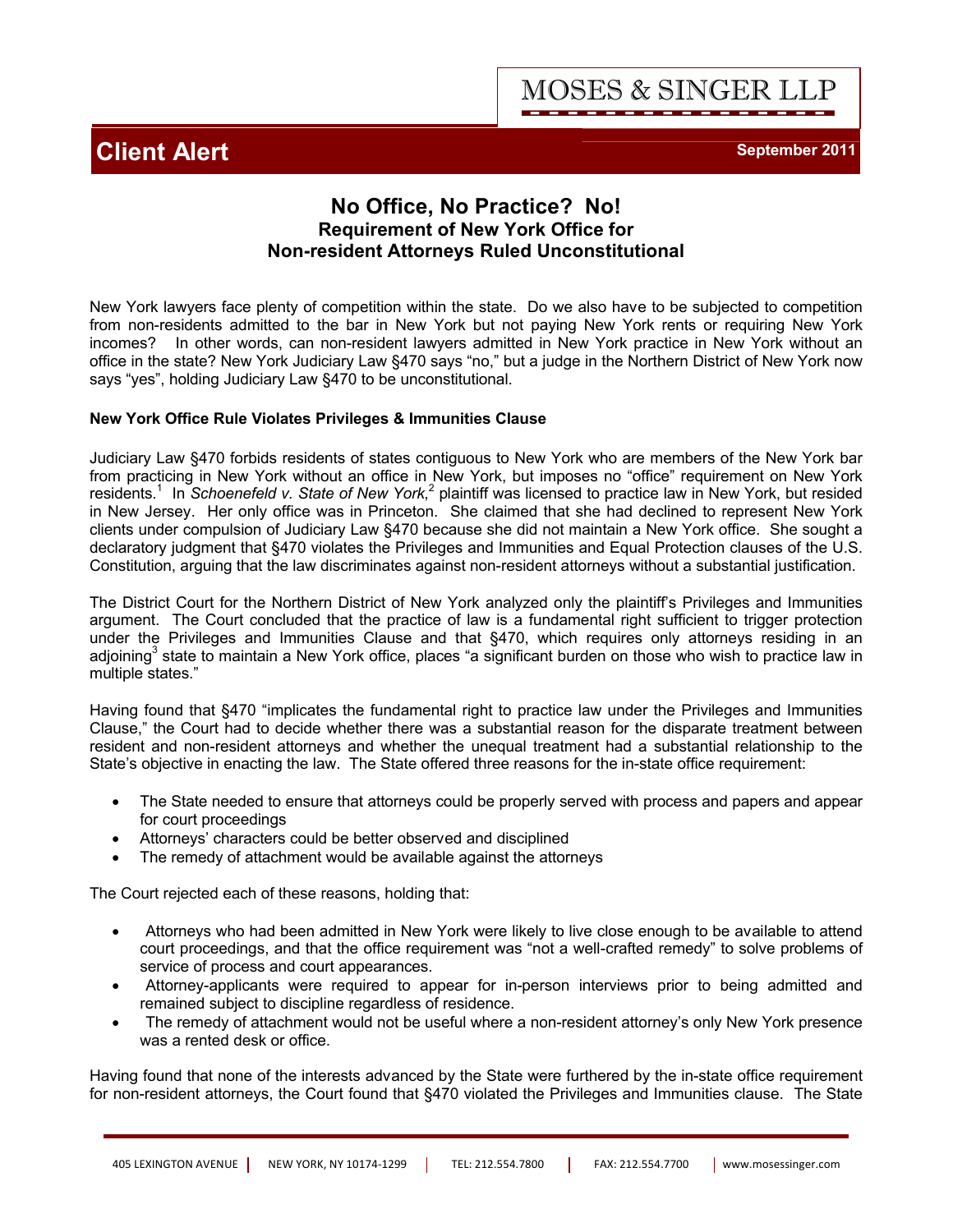**MOSES & SINGER LLP** 

presented Third and Fourth Circuit case law that upheld an in-state office requirement, but the Court distinguished those cases because §470, unlike other office-requirement statutes, applied only to out-of-state residents.

## **Ruling Not a Game-Changer…Yet**

This opinion is brand-new and still appealable. Even if the District Court ruling stands, it is still open to New York State to attempt to frame some other law that limits or impairs the ability of out of state lawyers to practice in New York but passes Constitutional muster.

The case illustrates the pervasive effect of modern technology and multi-office firms on the practice of law. With laptops, Skype, the internet and virtual law offices, it has become even easier to practice law across state lines. Whatever happens to Judiciary Law §470, there is a growing trend of attorneys' practicing across state lines with or without a physical law office. The tension between local attorneys and those who want to save money by practicing locally, but remotely and at a lower cost, will continue.

If you have questions regarding this Client Alert, please contact the authors, **[Devika Kewalramani](http://www.mosessinger.com/personnel/dkewalramani/)** at dkewalramani@mosessinger.com or 212.554.7832 and **[David Rabinowitz](http://www.mosessinger.com/personnel/drabinowitz/)** at drabinowitz@mosessinger.com or 212.554.7815.

2 1:09-CV-00504 (N.D.N.Y. Sept. 7, 2011).

 $3$  The statute does not address residents of non-adjoining states.

# **MOSES & SINGER LLP** \_\_\_\_\_\_\_\_\_\_\_\_\_\_\_\_\_\_\_\_\_\_\_

Lawyers in the [Legal Ethics & Law Firm Practice](http://www.mosessinger.com/LegalEthics/) group have extensive experience advising lawyers, law firms and in-house corporate legal departments on legal ethics and risk management, as well as on partnership structures, financing, real estate matters, employment practices, taxation and third-party contractual relationships. We bring an in-depth understanding of firm economics and management to the table, which enables us to provide practical and cost-effective solutions to lawyers, law firms and other professional service firms.

Since 1919, [Moses & Singer](http://www.mosessinger.com/firm_profile/firm_description.php) has provided legal services to diverse businesses and to prominent individuals and their families. Among the firm's broad array of U.S. and international clients are leaders in banking and finance, entertainment, media, real estate, healthcare, advertising, and the hotel and hospitality industries. We provide cost-effective and result-focused legal services in the following primary practice areas:

- **Accounting Law Practice**
- · Advertising
- **Asset Protection**
- Banking and Finance
- · Business Reorganization, Bankruptcy and Creditors' Rights
- Corporate/M&A
- Employment and Labor
- · Entertainment
- Global Outsourcing and Procurement
- **Healthcare**
- · Hotel and Hospitality
- · Income Tax
- **Intellectual Property**

 $1$  The statute is in the form of a grant allowing residents of "adjoining" states to practice in New York if they maintain a New York office: "Attorneys having offices in this state may reside in adjoining state. A person, regularly admitted to practice as an attorney and counsellor, in the courts of record of this state, whose office for the transaction of law business is within the state, may practice as such attorney or counsellor, although he resides in an adjoining state."